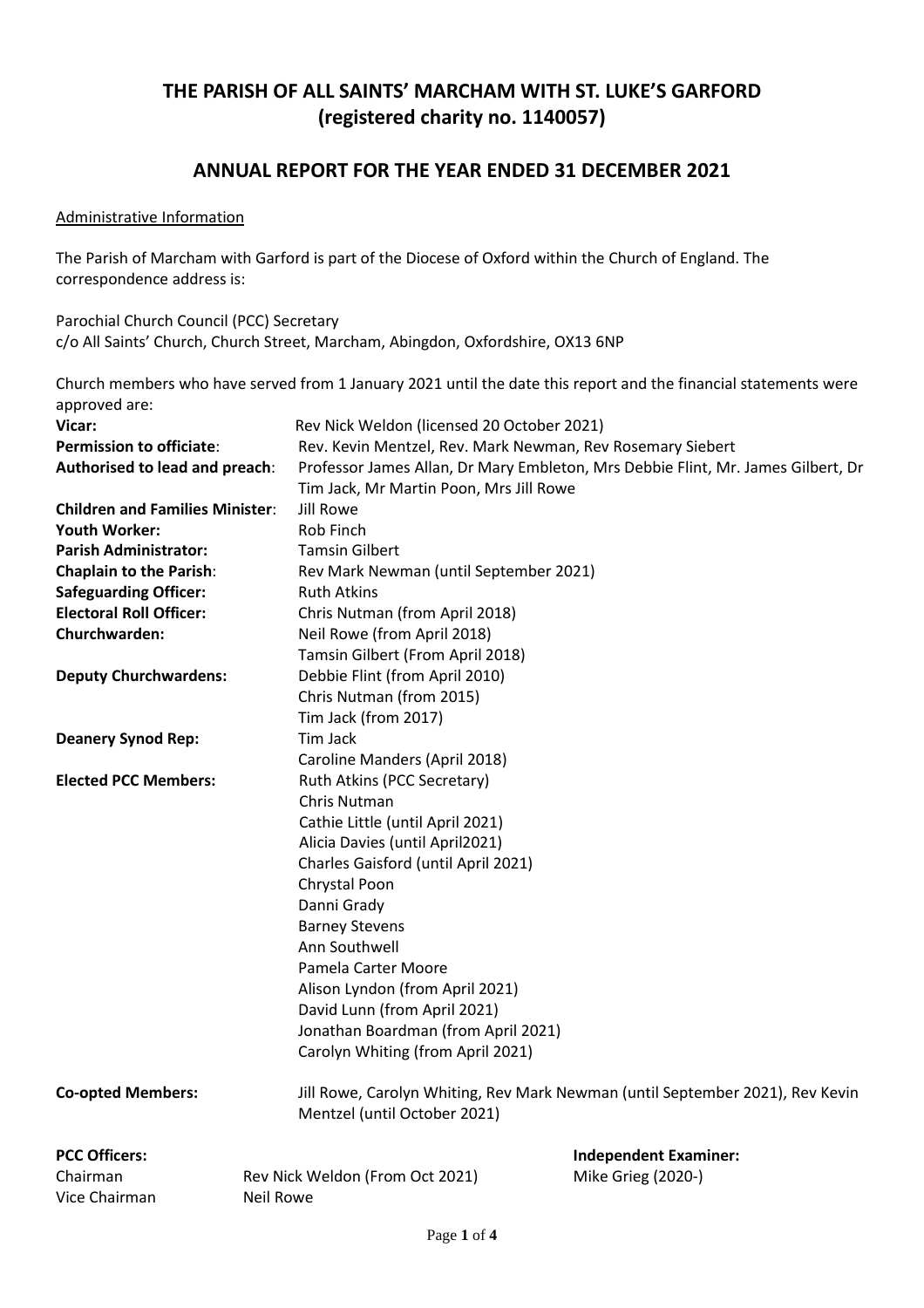| Secretary | <b>Ruth Atkins</b>  |
|-----------|---------------------|
| Treasurer | <b>Bryan Eccles</b> |

## Structure, Governance & Management

The Parochial Church Council is a corporate body established by the Church of England. The PCC operates under the Parochial Church Council Powers Measure. The PCC was formally registered with the Charity Commission on 26 January 2011. Lay members of the PCC are appointed in accordance with the provisions of the Church of England. All eligible church attendees are encouraged to register on the Electoral Roll and stand for election to the PCC. In April 2021, the Electoral Roll stood at 142 members (2019: 131, 2020: 138).

The PCC met monthly during the year (on Zoom until May 2021 then in person) and the churchwardens met with deputy wardens and staff regularly until the appointment of Rev. Nick Weldon as vicar.

Health and Safety, Child Protection and other pertinent legislation is adhered to. The PCC also encourages its members to attend training events and money is set aside in the budget to facilitate this. Since the pandemic struck all church activities have been risk assessed as required by the government and all necessary measures to prevent and limit transmission of the Covid-19 virus have been taken.

## **Objectives**

The PCC has the primary responsibility of promoting with the Vicar the whole mission of the church in the parish of Marcham and Garford. This includes pastoral, evangelistic, social and ecumenical ministries to all in the parish by 'Serving Christ Together.'

The PCC seeks to be renewed and empowered by God's Spirit. Whilst recognising the responsibility to be prudent stewards of our resources, seeking and responding to God's will as revealed in the Bible and in line with the traditions of the Church of England is a key component in how the PCC manages its affairs.

#### Reserves

The PCC operates within a budget determined by its annual income and reserves and approved by the PCC. The agreed reserves policy is to hold three months basic operating costs in the general fund. This is to allow the church to continue to meet its financial obligations in the event of a disruption to its income stream. The church family are invited annually to review their regular giving and special appeals are launched for special projects as appropriate.

#### Public Benefit

The PCC is aware of the Charity Commission's guidance on public benefit in The Advancement of Religion for the Public Benefit and have regard to it in their administration of the Parish. The PCC believes that, by fulfilling its responsibility to work together with the incumbent in the Parish and cooperate in all matters of concern and importance for the promotion of the whole mission of the Church, pastoral, evangelistic, social and ecumenical, it provides a benefit to the public by:

- providing resources and facilities for public worship, pastoral care and spiritual, moral and intellectual development, both for its members and for anyone who wishes to benefit from what the Church offers;
- promoting Christian values, and service by members of the Churches in the Parish to their communities, to the benefit of individuals and society as a whole.

#### Review of the Year – Activities and Achievements (1 January 2021 to 31 December 2021)

2021 was another remarkable year as the Covid-19 pandemic progressed and the church continued putting services online and finding ways of adapting activities to fit in with the imposed restrictions. The parish also advertised for, interviewed, and appointed a new vicar who was licensed in October 2021.

#### *Services:*

During the year we continued with a mixture of in-person and virtual services depending on government guidance. Over the course of the year the number attending in-person services has increased and the number tuning in to online provision has diminished, but has remained an important lifeline for those who remain vulnerable.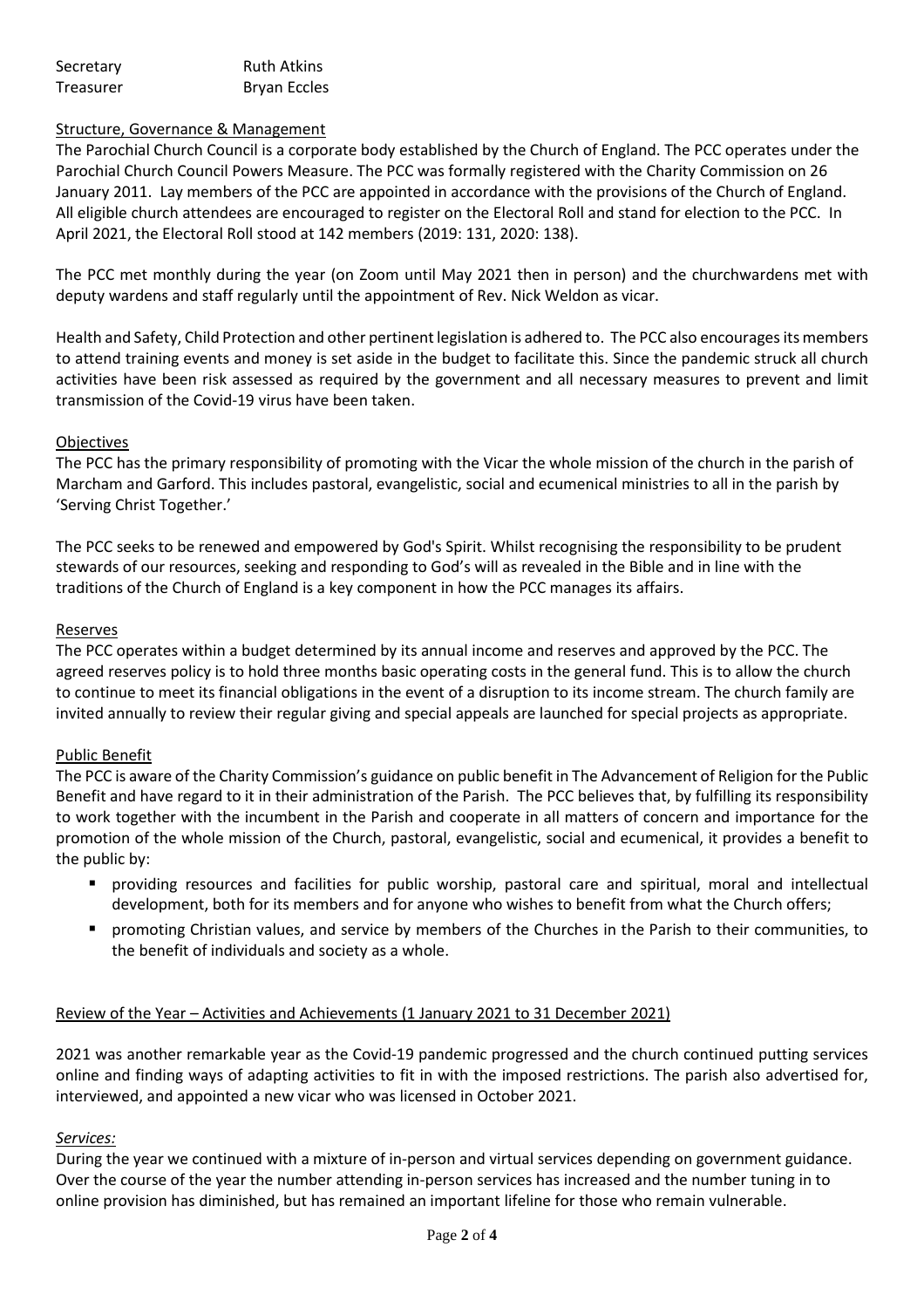St Lukes Church, Garford: Over the course of 2021, the members of St. Lukes in Garford have continued to engage with their community with great effect. On Easter Day there was a sunrise service in person in the churchyard which was well attended. On Remembrance Sunday a Covid-safe Act of Remembrance was attended by many of the village at the War Memorial. At Christmas there was a Crib and Carol service in the church and Carols on the green. There have also been other services including a Plough service and Harvest festival. The church continues to be open weekly on Sunday mornings to provide a quiet space for parishioners to reflect and pray.

*Other regular activities:* The church supported and promoted activities which included:

*Children & Youth Work:* Marcham School (governors, classroom, R.E., assemblies and services); Friday Club for 5s-11s and termly Family Friday events; Mid-week Youth drop-in ; Children's and Young people's groups on Sundays (during services and in the afternoon/evening); Over the course of the year as Covid restrictions changed, these increasingly reverted to being in-person. A new initiative started in 2022 has been a weekly session of activity on the outdoor MUGA courts at the Marcham Community Centre.

*Older Persons support*: Care for the older people within our parish has continued to some extent through volunteers. In 2022 a fortnightly Games morning was introduced that is popular amongst older generations. The vicar has also made a point of visiting many of the people who were isolating due to the pandemic. The church has sought to do what it can to enable older members of the congregation to return to services and activities by providing transport and support.

*Spiritual study and prayer:* Due to Covid-19 these groups have continued in a hybrid model (online/ in-person): Fellowship groups; Weekly prayer meetings; the Prayer Chain; Prayer for the persecuted church; Prayer Triplets. The Midweek Holy Communion has now reverted to being in-person and after a brief period in the new centre is once again meeting in the lounge at Duffield Place. A women's Bible Study has also been meeting monthly.

*Community activities:* The parish has continued to run a variety of activities open to the whole community including Men's Beers, Tiddlypeeps (baby and todder group) and Remembrance and Christmas Events and Services. We also started doing our monthly All-age service in the Marcham Community Centre in September 2021.

*Other Church activities:* a website [\(www.marcham-with-garford.org.uk\)](http://www.marcham-with-garford.org.uk/); a Facebook page managed by Ruth Atkins; Choir

*Charitable Fundraising*: The church has continued to be involved in charitable fundraising, in particular for Agape, and Send-a-Cow.

*Church Maintenance*: The PCC has undertaken routine maintenance and improvement works to the church buildings during the year. Further information can be found in the fabric report.

#### Financial Review of 2020

The PCC seeks to be good stewards of the financial resources placed in its care through the generous giving of church members and other income it receives in the form of grants and fees.

| Total income for 2021 £150,887 |          | (2020 | £169,414)                                        |
|--------------------------------|----------|-------|--------------------------------------------------|
| <b>General Funds</b>           | £138,366 |       | (2020 £158,323)                                  |
| <b>Restricted Funds</b>        | £12,521  |       | £11,091) Send-a-Cow, MML, Building Fund<br>(2020 |
| Total expenditure for 2021     | £162,635 |       | £155,642)<br>(2020                               |
| <b>General Funds</b>           | £144,755 |       | (2020<br>£144,512)                               |
| <b>Restricted Funds</b>        | £17,880  |       | f11,130<br>(2020                                 |
| Deficit 2021                   | £11,748  |       | £13,771)<br>(2020                                |
| Unrestricted                   | £6,389   |       | £13811)<br>(2020                                 |
| Restricted                     | £5,359   |       | 39) (MML, Send a Cow, Building)<br>(2020         |